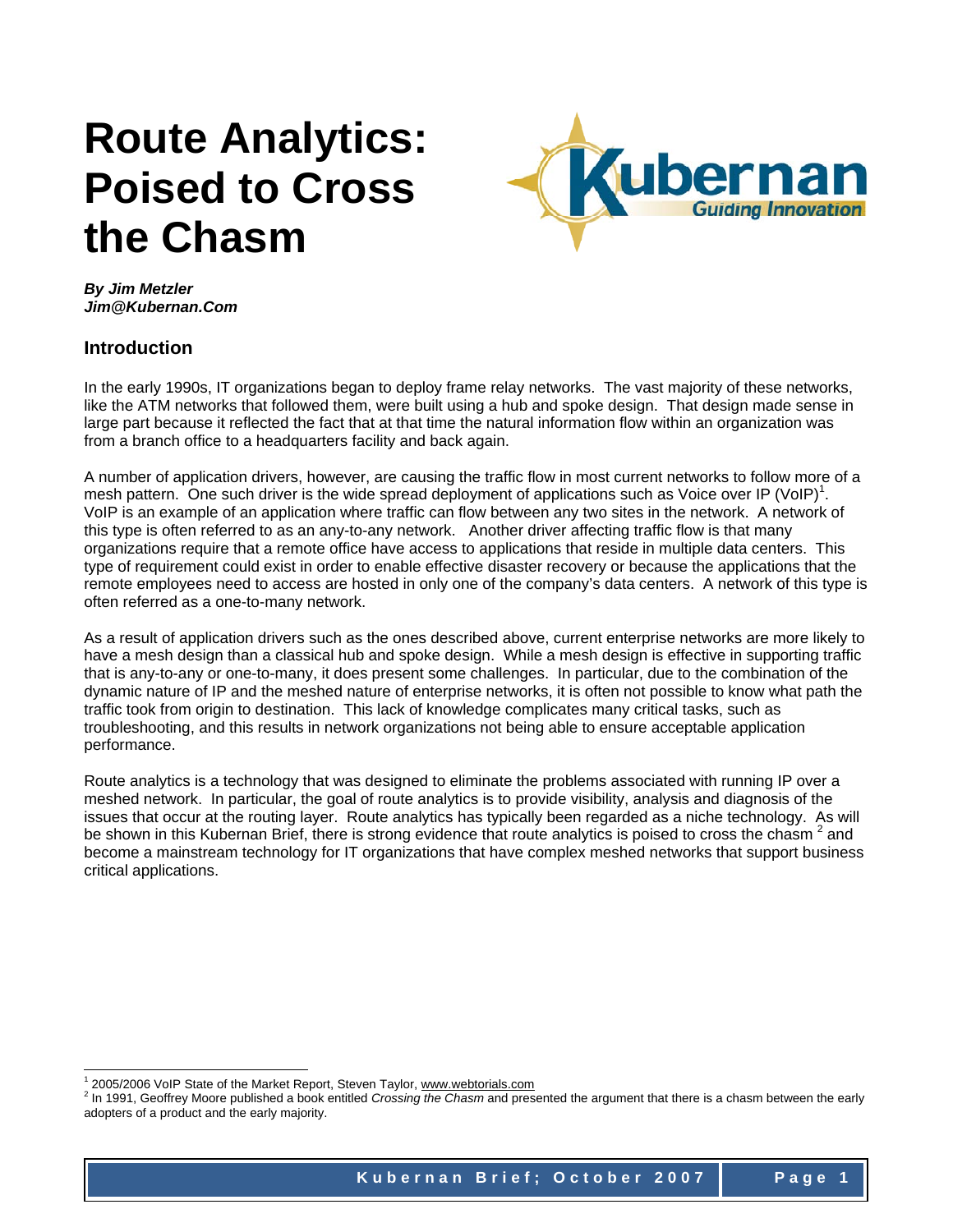## **The Problem Definition**

The problem that route analytics is designed to address does not affect all networks. In particular, the question being addressed by this Kubernan Brief is "Is route analytics poised to cross the chasm for complex, meshed networks that support business critical applications?"

The problem that route analytics is designed to mitigate has several components  $3$ . They are:

#### • *The Lack of a Single Repository of Routing Information*

One of the many strengths of the Internet Protocol (IP) is its distributed intelligence. For example, routers exchange reachability information with each other via a routing protocol such as OSPF (Open Shortest Path First). Based on this information, each router makes its own decision about how to forward a packet. While this distributed intelligence is a strength of IP, it is also a weakness. In particular, while each router makes its own forwarding decision, there is no single repository of routing information in the network.

#### • *The Variability of Traffic Through an IP Network*

The lack of a single repository of routing information is an issue because routing tables are automatically updated and the path that traffic takes to go from point A to point B may change on a regular basis. These changes may be precipitated by a manual process such as adding a router to the network, the mis-configuration of a router or by an automated process such as automatically routing around a failure. In this latter case, the rate of change might be particularly difficult to diagnose if there is an intermittent problem causing a flurry of routing changes typically referred to as route flapping.

#### • *The Impact of Variability on Application Delivery*

The variability of how the network delivers application traffic across its multiple paths over time can undermine the fundamental assumptions that organizations count on to support many other aspects of application delivery. For example, routing instabilities can cause packet loss, latency, and jitter on otherwise properly configured networks. In addition, backup paths might not be properly configured for QoS. As a result, applications perform poorly after a failure. Most importantly, configuration errors that occur during routine network changes can cause a wide range of problems that impact application delivery. These configuration errors can be detected if planned network changes can be simulated against the production network.

## **What are IT Organizations Saying?**

Factors such as route flapping can be classified as logical as compared to a device specific factor such as a link outage. To quantify how often a logical factor vs. a device specific factor causes an application delivery issue, 200 IT professionals were given the following survey question:

"Some of the factors that impact application performance and availability are logical in nature. Examples of logical factors include sub-optimal routing, intermittent instability or slowdowns, and unanticipated network behavior. In contrast, some of the factors that impact application performance and availability are device specific. Examples of device specific factors include device or interface failures, device out of memory condition or a failed link. In your organization, what percentage of the time that an application is either unavailable or is exhibiting degraded performance is the cause logical? Is the cause device specific?"

Of the survey respondents who supplied an answer other than "don't know", over forty percent indicated that logical issues were as likely or more likely than device specific issues to cause an application to degrade or be unavailable.

l

<sup>&</sup>lt;sup>3</sup> The Application Delivery Handbook, www.kubernan.com, chapter 8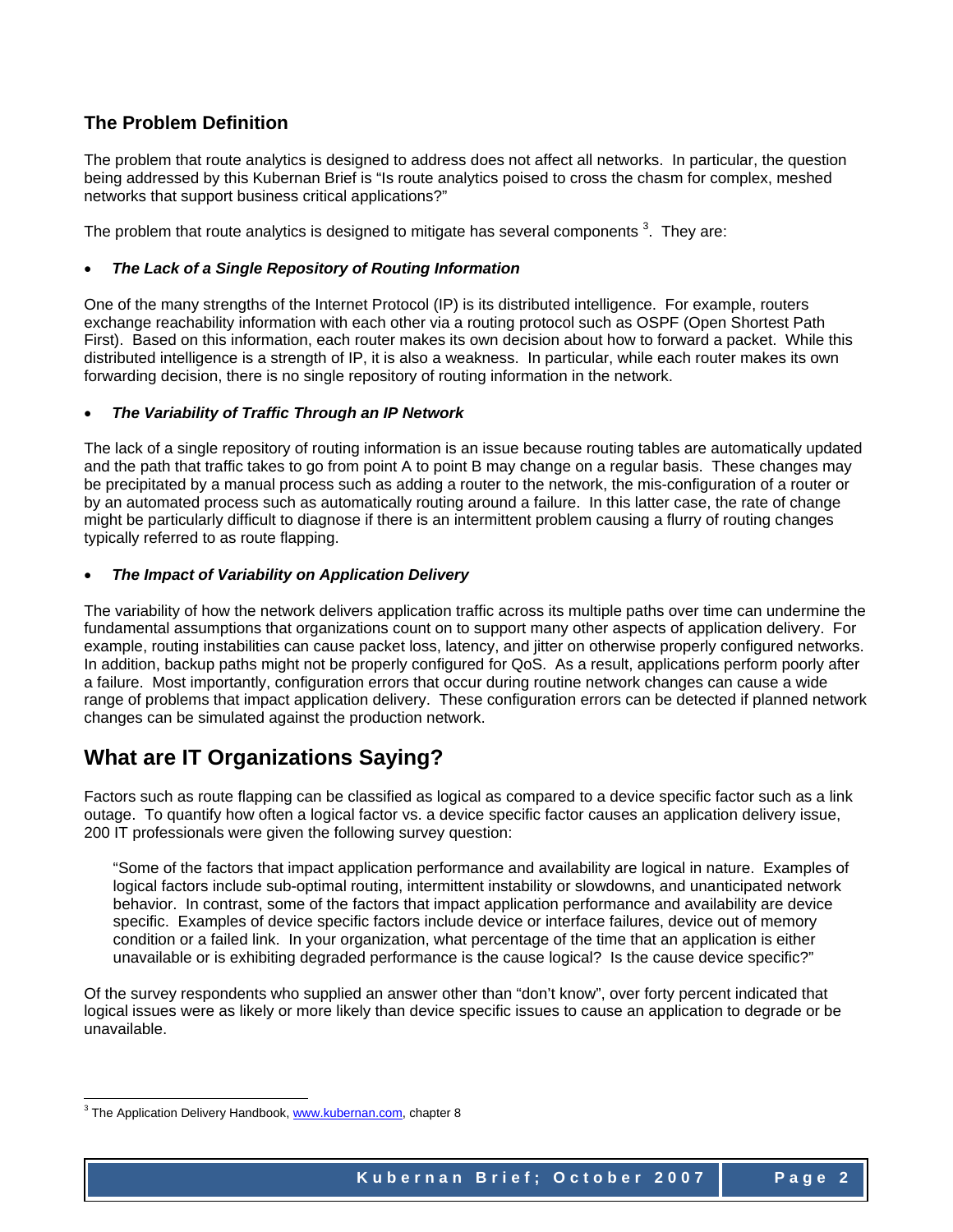In preparing this brief, four IT professionals were also interviewed. One of these professionals works for a large government organization and is a team leader for network engineering. Another is a network engineer for a large utility. The third works for a financial services organization as the global manager of network design. The fourth is a system communication analyst and works in the medical industry. As is typically the case, these professionals cannot be referenced by name or by organization in this brief. Hence, these professionals will be referred to respectively as The Team Leader, The Network Engineer, The Global Manager and The System Analyst.

The Team Leader stated that his network is impacted more by device specific factors than it is by logical factors. He added, however, that device specific factors are easy to identify because traditional network management tools tell you when these factors occur and what they are. He also pointed out that resiliency is very important to his organization. To exemplify the need for increased resiliency he said that he regarded VoIP as "the ugly application". By that he meant that VoIP requires extremely high degree of availability.

As a result of deploying applications such as VoIP, The Team Leader has a number of projects in place the goal of which is to increase the resiliency of the network. A key component of their overall resiliency strategy is to rely on OSPF (Open Shortest Path First) to identify alternative paths through the network. However, as The Team Leader stated "a single mis-configuration on a backbone router causes havoc." He pointed out that before they implemented route analytics they typically didn't know that there was a routing problem until a user complained. Once they determined that there was a problem, their traditional approach to troubleshooting OSPF required them to analyze each individual component of the network. The Team Leader stated that the primary value of route analytics is that it helps them to identify that there is a problem before the end user notices it and it reduces the amount of time that it takes to resolve the problem. This reduces the amount of time that applications are either performing poorly or are not available.

The Network Engineer said that one of the real benefits provided by route analytics is that it provides an in-depth view of his routing infrastructure. He added that prior to deploying route analytics, he had to piece that view together on a product-by-product basis. Like The Team Leader, The Network Engineer stated that increasing the availability of the network was a key goal of his organization and that part of their strategy to achieve that goal was the acquisition of appropriate tools. Before deploying route analytics, his organization responded to a routing problem by "digging really deep and going device to device". The Network Engineer stated that the value of route analytics is that it reduces the amount of time that it takes to resolve a problem with the routing infrastructure. He added that he believes that organizations with large complex networks would definitely see value from implementing route analytics.

The Global Manager stated that the value of route analytics is that "In the event that the infrastructure had issues, that they were not scratching their head as to why something did not work in the past." He pointed out that his organization used route analytics extensively when they were designing and building out their MPLS (Multi-Protocol Label Switching) network. He added that a recent earthquake in Asia disrupted their network. By using route analytics his organization was able to understand when things failed, how they failed, how the service degraded and whether or not the network performed as they intended it to. According to The Global Manager, route analytics provides a depth and breadth of network insight that "you hope to God that you never need, but if you do need it you are delighted that you have it."

As was the case with the other interviewees, The System Analyst stated that part of the value of route analytics is that it can eliminate routing problems before they impact application performance and can also reduce the amount of time that an application is performing poorly by helping the network organization to quickly identify the source of the problem. The System Analyst also described other ways that route analytics adds value. He said that he uses route analytics to model changes to his network and uses it to answer questions such as "What happens if I increase the bandwidth on this link?" or "If this link goes down, what happens to my traffic flow?" He stated that he also uses route analytics to minimize the finger pointing within his organization. He elaborated by saying that in his company if an application is performing badly, it is assumed that the network is the source of the problem. Route analytics allows him to better identify those instances in which the network is indeed the source of the problem and to understand how to avoid the problem in the future. The System Analyst concluded by saying that route analytics is "not the only tool you need, but it is one of many that are required."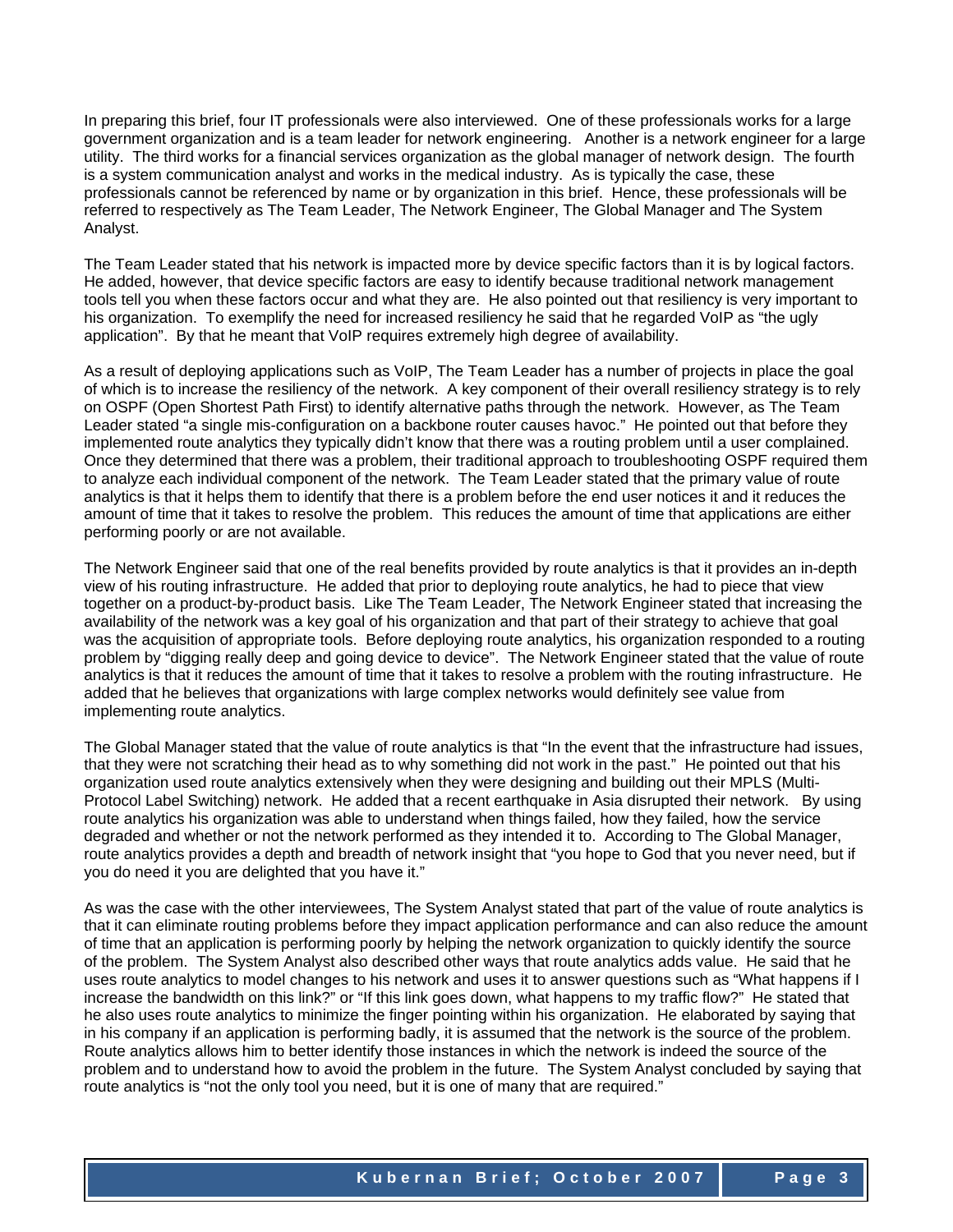## **What are Vendors Saying?**

Packet Design is the pioneer and market leading provider of route analytics products. According to Alex Henthorn-lwane, Vice President of Product Marketing at Packet Design, "IT managers are starting to see route analytics as a 'must-have' technology due to the pressure of being 'graded' on application delivery and performance. Many large IT shops have made huge investments in monitoring end-to-end application performance and prioritizing problem response based on an application's business criticality. Yet, at the end of the day, if engineers can't even see which part of the network is carrying application traffic at a given time, they can't plan any more accurately or troubleshoot any faster. Route analytics fills a critical visibility hole in the network management portfolio."

Henthorn-lwane went on to say that "Route analytics also has a proven track record. Since pioneering the technology, Packet Design has deployed route analytics solutions globally for hundreds of enterprise, service provider and government organizations. As these deployments have continued to grow in number and volume, it has become commonplace for IT managers to hear about peers who have successfully deployed route analytics, making it that much easier for IT organizations to adopt it"

If Packet Design were the only provider of route analytics, it would be easy to make the argument that route analytics is a niche market. However, two very large vendors in notably different segments of IT have also begun to offer route analytics products. One of these vendors is HP. Klaus Muehlbradt, Product Marketing Manager at HP stated "Route analytics is becoming a core component of network management software for large corporations and service providers. It closes a gap in network availability and performance management, effectively helping to prevent network outages and brown-outs that could disrupt critical applications and business services." Muehlbradt added, "Ultimately, what businesses care about are the applications and services running over the infrastructure. HP offers route analytics technology integrated within its network management software to address the need for IT engineers to respond to infrastructure issues in order to enable positive business outcomes."

Another company that has developed products using route analytics technology, with a focus on solving control plane issues in carrier networks, is Alcatel-Lucent. According to Lindsay Newell, VP Marketing in Alcatel-Lucent's IP Division, "A significant portion of service failures, provisioning problems and troubleshooting delays can be directly attributed to control plane mis-configuration, undetected routing topology changes and the lack of simple tools that would help network operators understand the control plane's impact on services. In large service provider networks, the impact of these operational inefficiencies is multiplied, because the networks carry traffic for thousands of paying customers."

# **Summary and Conclusions**

Routing issues are not as common as device specific issues. However, as was pointed out by The Team Leader, "a simple mis-configuration on a backbone router causes havoc." This havoc typically leads to the organization's key applications either performing badly or not being available.

One of the reasons that routing issues are so difficult to resolve is that the traditional IP network does not have a single repository of routing information. Route analytics overcomes this limitation of IP by providing visibility, analysis and diagnosis of the issues that occur at the routing layer. Another reason why routing issues are so difficult to resolve is because traditional network management tools cannot detect when there is a routing problem, nor can they detect the source of the problem. As was pointed out by The Network Engineer, IT organizations traditionally resolve routing problems by "digging really deep and going device to device". The lengthy process associated with digging really deep and going device-to-device increases the amount of time that the organization's key applications are performing poorly.

Route analytics is not for everyone. For example, route analytics is not appropriate for companies that run a simple hub and spoke network. Route analytics, however, is appropriate for companies that have complex meshed networks that support business critical applications. As attested to by the four interviewees, route